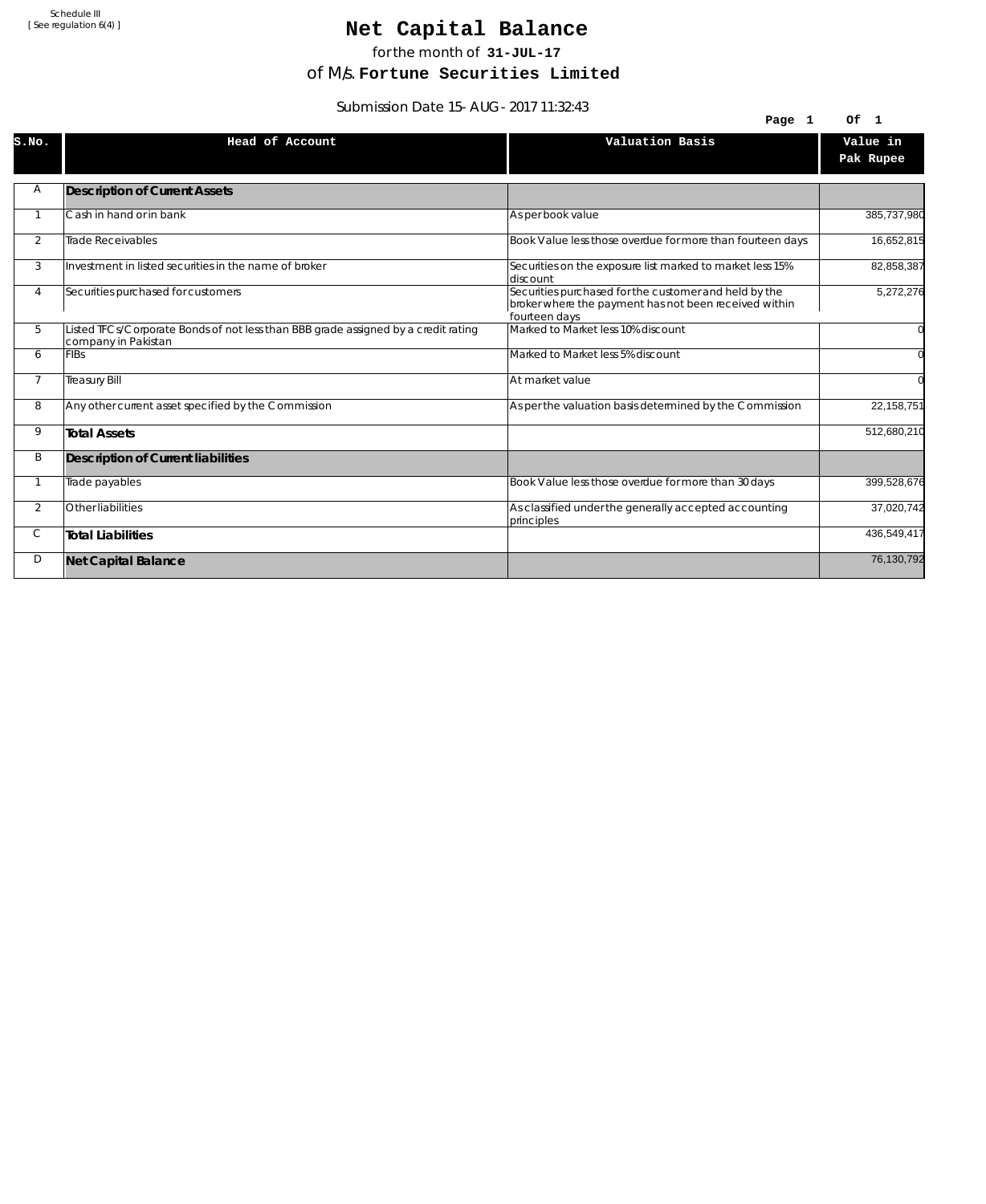# Net Capital Balance

for the month of **31-AUG-17**

of M/s. **Fortune Securities Limited**

Submission Date 15-SEP-2017 17:41:36

| <u>JUDITIISJUITDALE 19-JLF-ZVITTIJ.41.J0</u> |                                                                                                           |                                                                                                                                 |                       |  |
|----------------------------------------------|-----------------------------------------------------------------------------------------------------------|---------------------------------------------------------------------------------------------------------------------------------|-----------------------|--|
|                                              |                                                                                                           | Page 1                                                                                                                          | Of 1                  |  |
| S.NO.                                        | Head of Account                                                                                           | Valuation Basis                                                                                                                 | Value in<br>Pak Rupee |  |
| Α                                            | <b>Description of Current Assets</b>                                                                      |                                                                                                                                 |                       |  |
|                                              | Cash in hand or in bank                                                                                   | As per book value                                                                                                               | 318,240,081           |  |
| 2                                            | <b>Trade Receivables</b>                                                                                  | Book Value less those overdue for more than fourteen days                                                                       | 15,565,896            |  |
| 3                                            | Investment in listed securities in the name of broker                                                     | Securities on the exposure list marked to market less 15%<br>discount                                                           | 159,718,975           |  |
| 4                                            | Securities purchased for customers                                                                        | Securities purchased for the customer and held by the<br>broker where the payment has not been received within<br>fourteen days | 3,360,814             |  |
| 5                                            | Listed TFCs/Corporate Bonds of not less than BBB grade assigned by a credit rating<br>company in Pakistan | Marked to Market less 10% discount                                                                                              |                       |  |
| 6                                            | <b>FIBs</b>                                                                                               | Marked to Market less 5% discount                                                                                               |                       |  |
| $\overline{7}$                               | <b>Treasury Bill</b>                                                                                      | At market value                                                                                                                 |                       |  |
| 8                                            | Any other current asset specified by the Commission                                                       | As per the valuation basis determined by the Commission                                                                         | 16,979,399            |  |
| 9                                            | <b>Total Assets</b>                                                                                       |                                                                                                                                 | 513,865,165           |  |
| B                                            | Description of Current liabilities                                                                        |                                                                                                                                 |                       |  |
|                                              | Trade payables                                                                                            | Book Value less those overdue for more than 30 days                                                                             | 336, 364, 736         |  |
| 2                                            | Other liabilities                                                                                         | As classified under the generally accepted accounting<br>principles                                                             | 88,377,183            |  |
| С                                            | <b>Total Liabilities</b>                                                                                  |                                                                                                                                 | 424,741,918           |  |
| D                                            | <b>Net Capital Balance</b>                                                                                |                                                                                                                                 | 89,123,247            |  |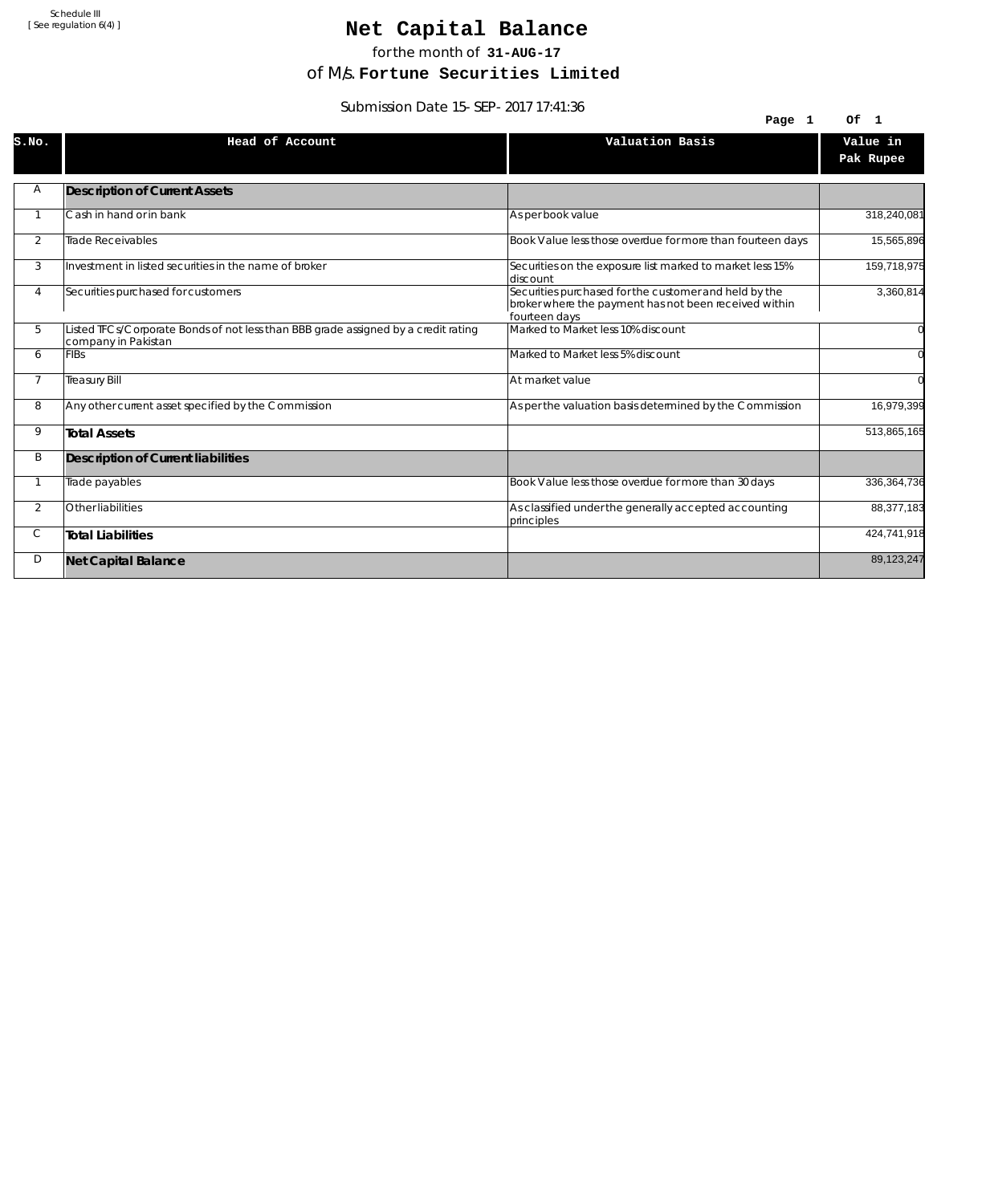# Net Capital Balance

for the month of **30-SEP-17**

of M/s. **Fortune Securities Limited**

Submission Date 13-OCT-2017 12:26:33

| 3991111331011 Date 13-001-2017 12.20.33 |                                                                                                           |                                                                                                                                 |                       |
|-----------------------------------------|-----------------------------------------------------------------------------------------------------------|---------------------------------------------------------------------------------------------------------------------------------|-----------------------|
|                                         |                                                                                                           | Page 1                                                                                                                          | Of 1                  |
| S.NO.                                   | Head of Account                                                                                           | Valuation Basis                                                                                                                 | Value in<br>Pak Rupee |
| Α                                       | <b>Description of Current Assets</b>                                                                      |                                                                                                                                 |                       |
|                                         | Cash in hand or in bank                                                                                   | As per book value                                                                                                               | 299,629,380           |
| 2                                       | Trade Receivables                                                                                         | Book Value less those overdue for more than fourteen days                                                                       | 17,559,813            |
| 3                                       | Investment in listed securities in the name of broker                                                     | Securities on the exposure list marked to market less 15%<br>discount                                                           | 108,477,208           |
| 4                                       | Securities purchased for customers                                                                        | Securities purchased for the customer and held by the<br>broker where the payment has not been received within<br>fourteen days | 4,065,526             |
| 5                                       | Listed TFCs/Corporate Bonds of not less than BBB grade assigned by a credit rating<br>company in Pakistan | Marked to Market less 10% discount                                                                                              |                       |
| 6                                       | <b>FIBs</b>                                                                                               | Marked to Market less 5% discount                                                                                               |                       |
| $\overline{7}$                          | <b>Treasury Bill</b>                                                                                      | At market value                                                                                                                 | $\Omega$              |
| 8                                       | Any other current asset specified by the Commission                                                       | As per the valuation basis determined by the Commission                                                                         | 53,037,575            |
| 9                                       | <b>Total Assets</b>                                                                                       |                                                                                                                                 | 482,769,503           |
| B                                       | Description of Current liabilities                                                                        |                                                                                                                                 |                       |
|                                         | Trade payables                                                                                            | Book Value less those overdue for more than 30 days                                                                             | 308,164,338           |
| $\overline{2}$                          | Other liabilities                                                                                         | As classified under the generally accepted accounting<br>principles                                                             | 91,034,604            |
| С                                       | <b>Total Liabilities</b>                                                                                  |                                                                                                                                 | 399,198,942           |
| D                                       | <b>Net Capital Balance</b>                                                                                |                                                                                                                                 | 83,570,561            |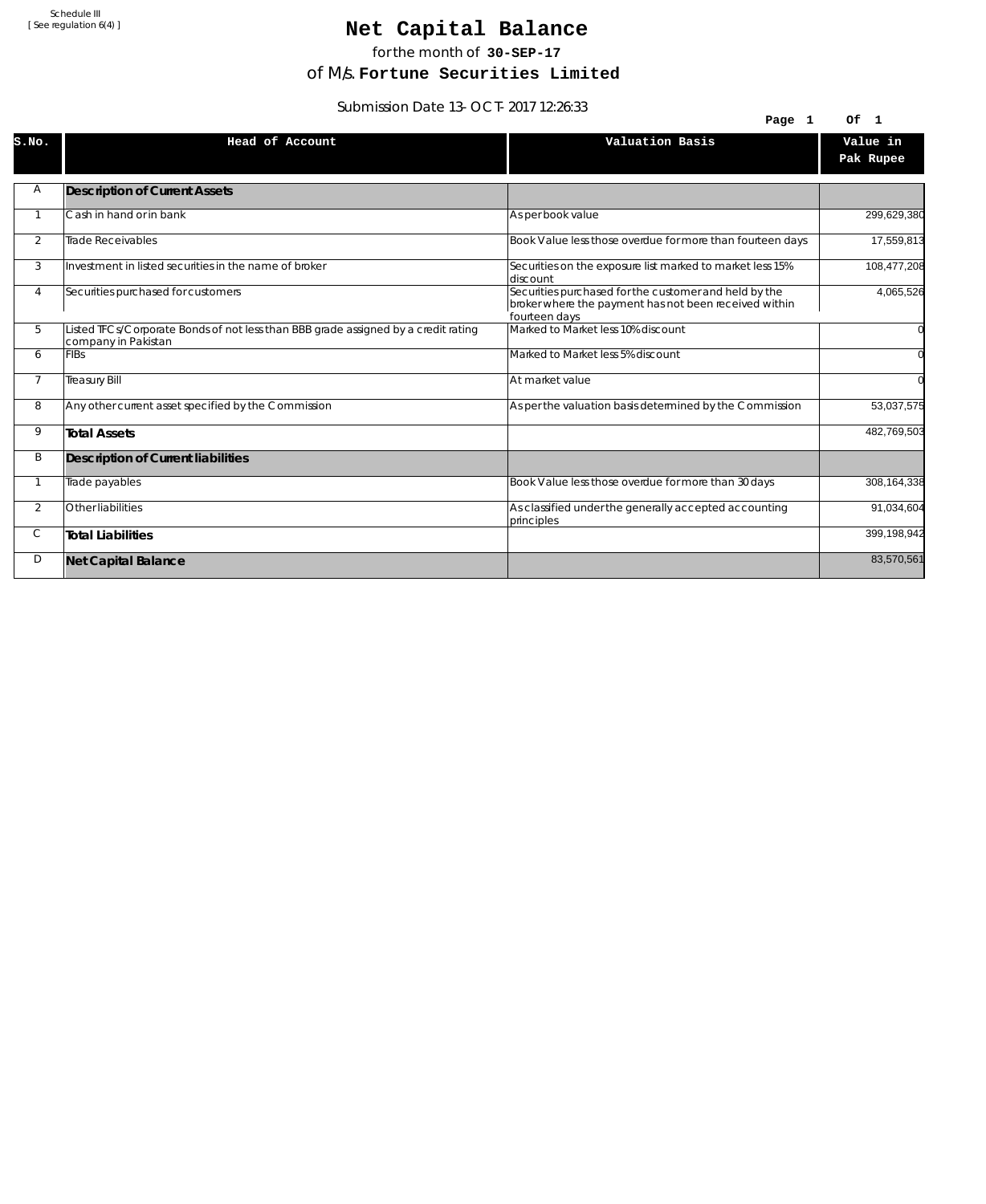# Net Capital Balance

for the month of **31-OCT-17**

of M/s. **Fortune Securities Limited**

Submission Date 14-NOV-2017 14:10:15

|                | $30011133101112410117 - 19017117$                                                                         | Page 1                                                                                                                          | Of 1                  |
|----------------|-----------------------------------------------------------------------------------------------------------|---------------------------------------------------------------------------------------------------------------------------------|-----------------------|
| S.NO.          | Head of Account                                                                                           | Valuation Basis                                                                                                                 | Value in<br>Pak Rupee |
| Α              | <b>Description of Current Assets</b>                                                                      |                                                                                                                                 |                       |
|                | Cash in hand or in bank                                                                                   | As per book value                                                                                                               | 204,350,467           |
| $\overline{2}$ | <b>Trade Receivables</b>                                                                                  | Book Value less those overdue for more than fourteen days                                                                       | 20,175,425            |
| 3              | Investment in listed securities in the name of broker                                                     | Securities on the exposure list marked to market less 15%<br>discount                                                           | 100,965,356           |
| 4              | Securities purchased for customers                                                                        | Securities purchased for the customer and held by the<br>broker where the payment has not been received within<br>fourteen days | 2,974,696             |
| 5              | Listed TFCs/Corporate Bonds of not less than BBB grade assigned by a credit rating<br>company in Pakistan | Marked to Market less 10% discount                                                                                              |                       |
| 6              | <b>FIBs</b>                                                                                               | Marked to Market less 5% discount                                                                                               |                       |
| $\overline{7}$ | <b>Treasury Bill</b>                                                                                      | At market value                                                                                                                 |                       |
| 8              | Any other current asset specified by the Commission                                                       | As per the valuation basis determined by the Commission                                                                         | 85,086,016            |
| 9              | <b>Total Assets</b>                                                                                       |                                                                                                                                 | 413,551,962           |
| B              | Description of Current liabilities                                                                        |                                                                                                                                 |                       |
|                | Trade payables                                                                                            | Book Value less those overdue for more than 30 days                                                                             | 261,283,103           |
| $\overline{2}$ | Other liabilities                                                                                         | As classified under the generally accepted accounting<br>principles                                                             | 87, 177, 265          |
| С              | <b>Total Liabilities</b>                                                                                  |                                                                                                                                 | 348,460,368           |
| D              | <b>Net Capital Balance</b>                                                                                |                                                                                                                                 | 65,091,594            |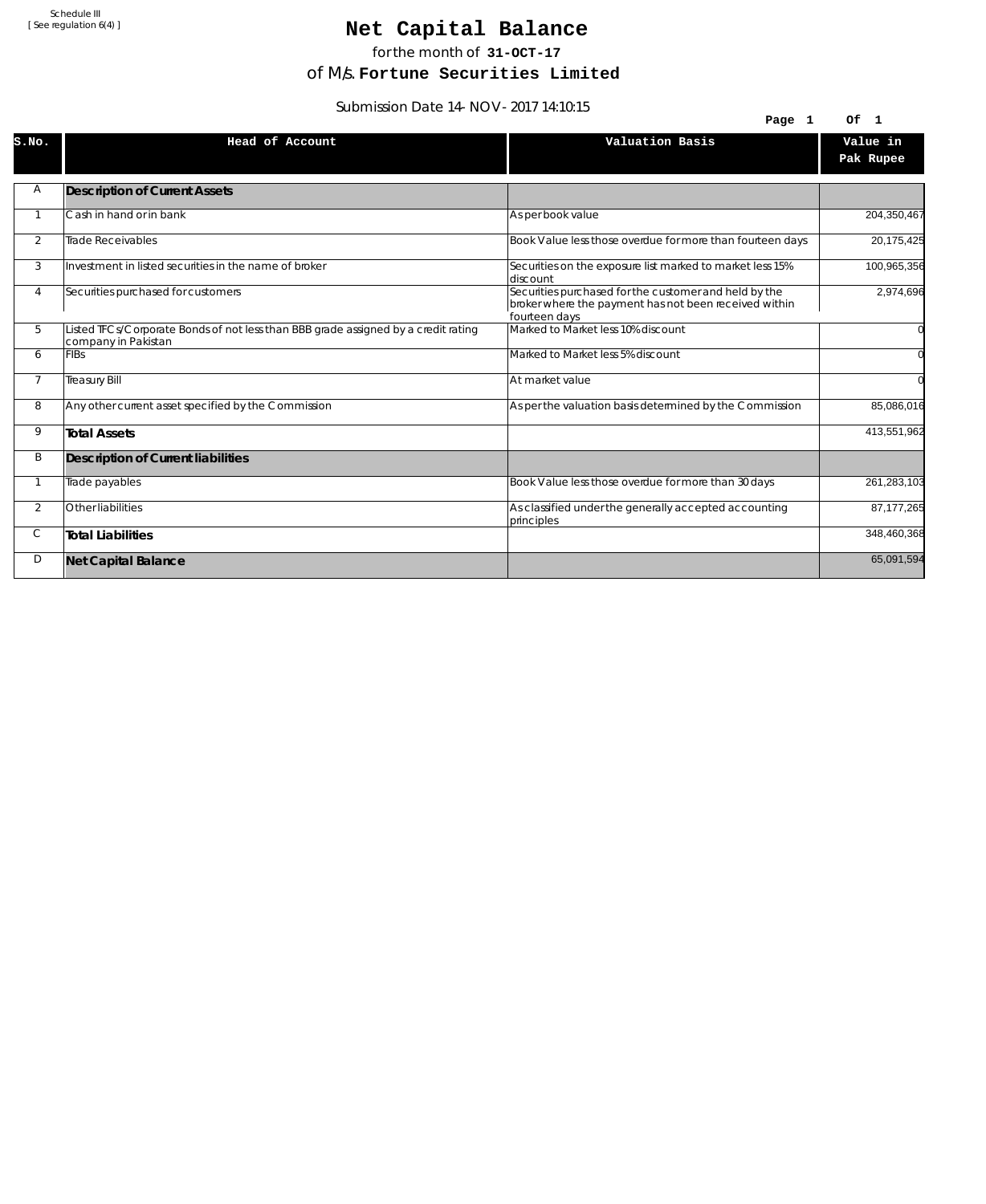# Net Capital Balance

for the month of **30-NOV-17**

of M/s. **Fortune Securities Limited**

Submission Date 15-DEC-2017 12:17:46

| 3901111331011 Date 13-DLC-2017 12.17.40 |                                                                                                           |                                                                                                                                 |                      |  |
|-----------------------------------------|-----------------------------------------------------------------------------------------------------------|---------------------------------------------------------------------------------------------------------------------------------|----------------------|--|
|                                         |                                                                                                           | Page 1                                                                                                                          | Of<br>$\blacksquare$ |  |
| S.NO.                                   | Head of Account                                                                                           | Valuation Basis                                                                                                                 | Value in             |  |
|                                         |                                                                                                           |                                                                                                                                 | Pak Rupee            |  |
| Α                                       | <b>Description of Current Assets</b>                                                                      |                                                                                                                                 |                      |  |
|                                         | Cash in hand or in bank                                                                                   | As per book value                                                                                                               | 222,555,354          |  |
| 2                                       | Trade Receivables                                                                                         | Book Value less those overdue for more than fourteen days                                                                       | 11,826,888           |  |
| 3                                       | Investment in listed securities in the name of broker                                                     | Securities on the exposure list marked to market less 15%<br>ldiscount                                                          | 96,846,791           |  |
| $\overline{4}$                          | Securities purchased for customers                                                                        | Securities purchased for the customer and held by the<br>broker where the payment has not been received within<br>fourteen days | 6,727,124            |  |
| 5                                       | Listed TFCs/Corporate Bonds of not less than BBB grade assigned by a credit rating<br>company in Pakistan | Marked to Market less 10% discount                                                                                              |                      |  |
| 6                                       | <b>FIBs</b>                                                                                               | Marked to Market less 5% discount                                                                                               |                      |  |
| $\overline{7}$                          | <b>Treasury Bill</b>                                                                                      | At market value                                                                                                                 |                      |  |
| 8                                       | Any other current asset specified by the Commission                                                       | As per the valuation basis determined by the Commission                                                                         | 48,806,108           |  |
| 9                                       | <b>Total Assets</b>                                                                                       |                                                                                                                                 | 386,762,264          |  |
| B                                       | Description of Current liabilities                                                                        |                                                                                                                                 |                      |  |
|                                         | Trade payables                                                                                            | Book Value less those overdue for more than 30 days                                                                             | 255,496,379          |  |
| $\overline{2}$                          | Other liabilities                                                                                         | As classified under the generally accepted accounting<br>principles                                                             | 77,089,071           |  |
| С                                       | <b>Total Liabilities</b>                                                                                  |                                                                                                                                 | 332,585,450          |  |
| D                                       | <b>Net Capital Balance</b>                                                                                |                                                                                                                                 | 54,176,814           |  |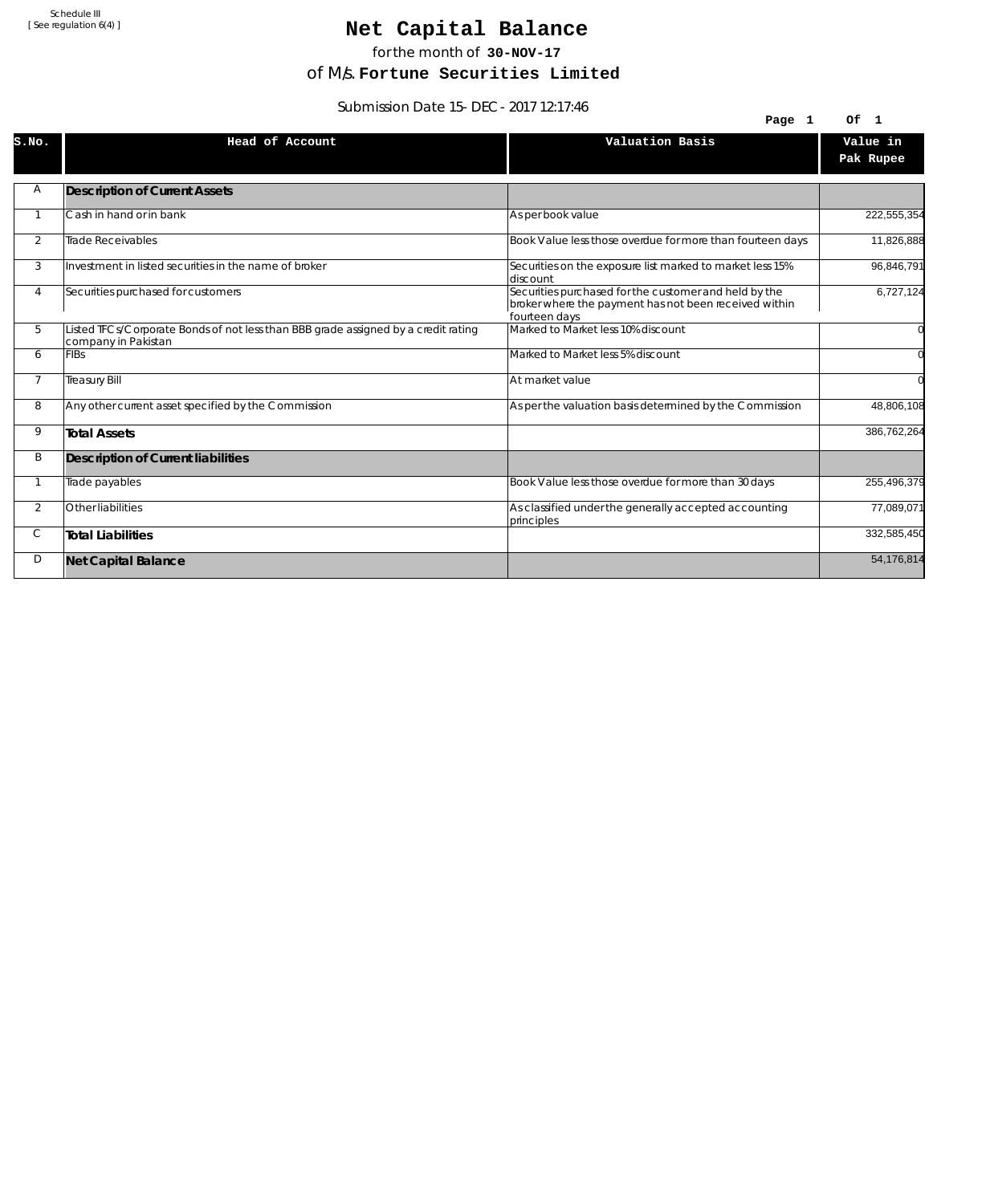# Net Capital Balance

for the month of **31-DEC-17**

of M/s. **Fortune Securities Limited**

Submission Date 15-JAN-2018 13:57:31

| $300111331011$ Date 19-JAN-2010 13.97.31 |                                                                                                           |                                                                                                                                 |                       |
|------------------------------------------|-----------------------------------------------------------------------------------------------------------|---------------------------------------------------------------------------------------------------------------------------------|-----------------------|
|                                          |                                                                                                           | Page 1                                                                                                                          | Of 1                  |
| S.NO.                                    | Head of Account                                                                                           | Valuation Basis                                                                                                                 | Value in<br>Pak Rupee |
| Α                                        | <b>Description of Current Assets</b>                                                                      |                                                                                                                                 |                       |
|                                          | Cash in hand or in bank                                                                                   | As per book value                                                                                                               | 155,016,240           |
| 2                                        | Trade Receivables                                                                                         | Book Value less those overdue for more than fourteen days                                                                       | 5,725,622             |
| 3                                        | Investment in listed securities in the name of broker                                                     | Securities on the exposure list marked to market less 15%<br>discount                                                           | 94,102,411            |
| 4                                        | Securities purchased for customers                                                                        | Securities purchased for the customer and held by the<br>broker where the payment has not been received within<br>fourteen days | 3,692,213             |
| 5                                        | Listed TFCs/Corporate Bonds of not less than BBB grade assigned by a credit rating<br>company in Pakistan | Marked to Market less 10% discount                                                                                              |                       |
| 6                                        | <b>FIBs</b>                                                                                               | Marked to Market less 5% discount                                                                                               |                       |
| $\overline{7}$                           | <b>Treasury Bill</b>                                                                                      | At market value                                                                                                                 | $\Omega$              |
| 8                                        | Any other current asset specified by the Commission                                                       | As per the valuation basis determined by the Commission                                                                         | 85,876,418            |
| 9                                        | <b>Total Assets</b>                                                                                       |                                                                                                                                 | 344,412,905           |
| B                                        | Description of Current liabilities                                                                        |                                                                                                                                 |                       |
|                                          | Trade payables                                                                                            | Book Value less those overdue for more than 30 days                                                                             | 203,302,062           |
| $\overline{2}$                           | Other liabilities                                                                                         | As classified under the generally accepted accounting<br>principles                                                             | 50,999,570            |
| С                                        | <b>Total Liabilities</b>                                                                                  |                                                                                                                                 | 254,301,632           |
| D                                        | <b>Net Capital Balance</b>                                                                                |                                                                                                                                 | 90,111,273            |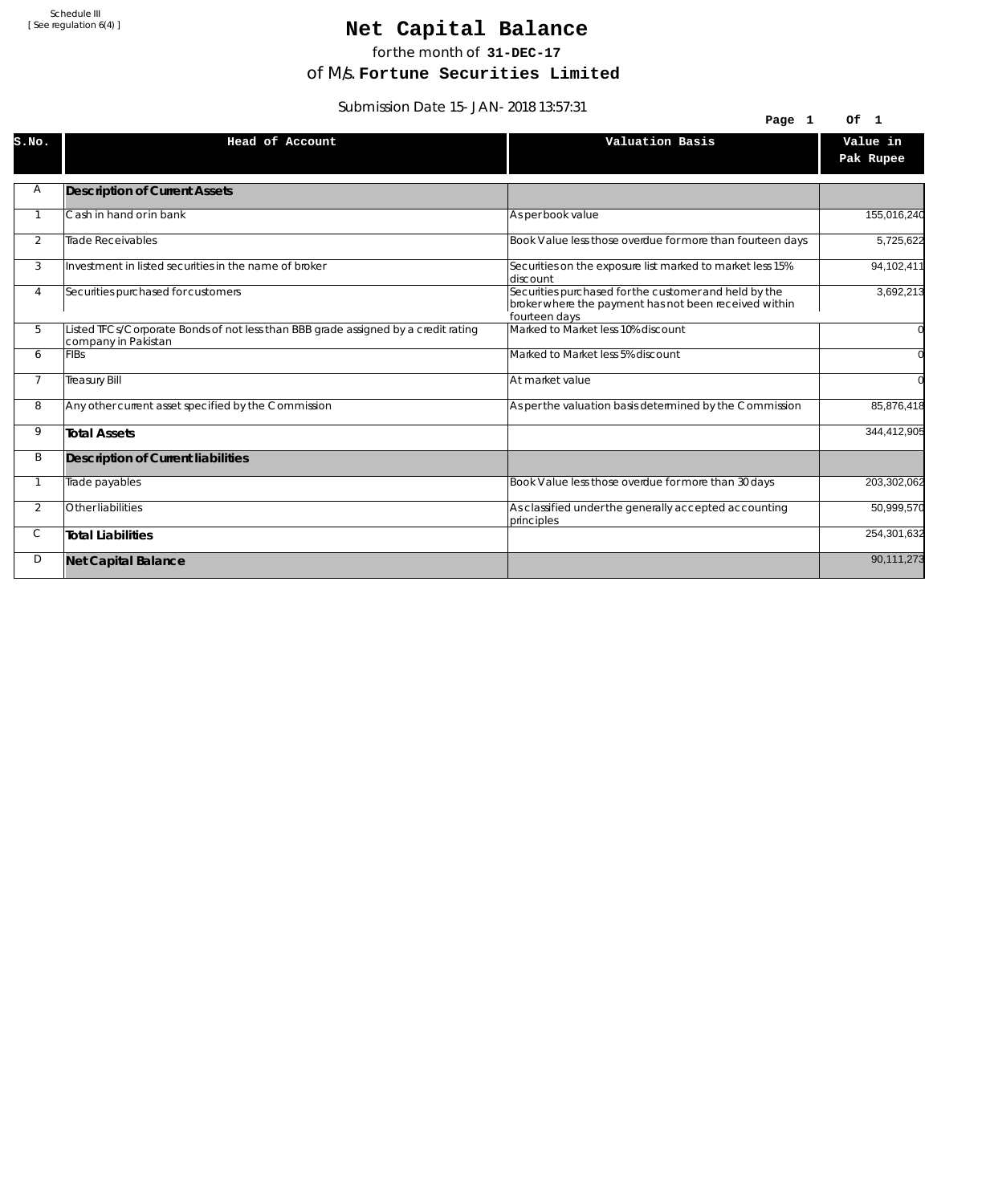### Net Capital Balance

for the month of 31-JAN-18

of M/s. Fortune Securities Limited

#### Submission Date 15-FEB-2018 11:57:56

|                | $300111331011$ Date $13 - 1$ LD-2010 $11.31.30$                                                           | Page 1                                                                                                                          | 0f <sub>1</sub>       |
|----------------|-----------------------------------------------------------------------------------------------------------|---------------------------------------------------------------------------------------------------------------------------------|-----------------------|
| S.NO.          | Head of Account                                                                                           | Valuation Basis                                                                                                                 | Value in<br>Pak Rupee |
| Α              | <b>Description of Current Assets</b>                                                                      |                                                                                                                                 |                       |
|                | Cash in hand or in bank                                                                                   | As per book value                                                                                                               | 311,600,597           |
| 2              | <b>Trade Receivables</b>                                                                                  | Book Value less those overdue for more than fourteen days                                                                       | 28,439,450            |
| 3              | Investment in listed securities in the name of broker                                                     | Securities on the exposure list marked to market less 15%<br>discount                                                           | 48,017,970            |
| 4              | Securities purchased for customers                                                                        | Securities purchased for the customer and held by the<br>broker where the payment has not been received within<br>fourteen days | 7,929,967             |
| 5              | Listed TFCs/Corporate Bonds of not less than BBB grade assigned by a credit rating<br>company in Pakistan | Marked to Market less 10% discount                                                                                              |                       |
| 6              | FIBs                                                                                                      | Marked to Market less 5% discount                                                                                               |                       |
| $\overline{7}$ | <b>Treasury Bill</b>                                                                                      | At market value                                                                                                                 |                       |
| 8              | Any other current asset specified by the Commission                                                       | As per the valuation basis determined by the Commission                                                                         | 61,753,233            |
| 9              | <b>Total Assets</b>                                                                                       |                                                                                                                                 | 457,741,217           |
| B              | <b>Description of Current liabilities</b>                                                                 |                                                                                                                                 |                       |
|                | Trade payables                                                                                            | Book Value less those overdue for more than 30 days                                                                             | 295,220,371           |
| 2              | Other liabilities                                                                                         | As classified under the generally accepted accounting<br>principles                                                             | 84,135,091            |
| С              | <b>Total Liabilities</b>                                                                                  |                                                                                                                                 | 379,355,462           |
| D              | Net Capital Balance                                                                                       |                                                                                                                                 | 78,385,755            |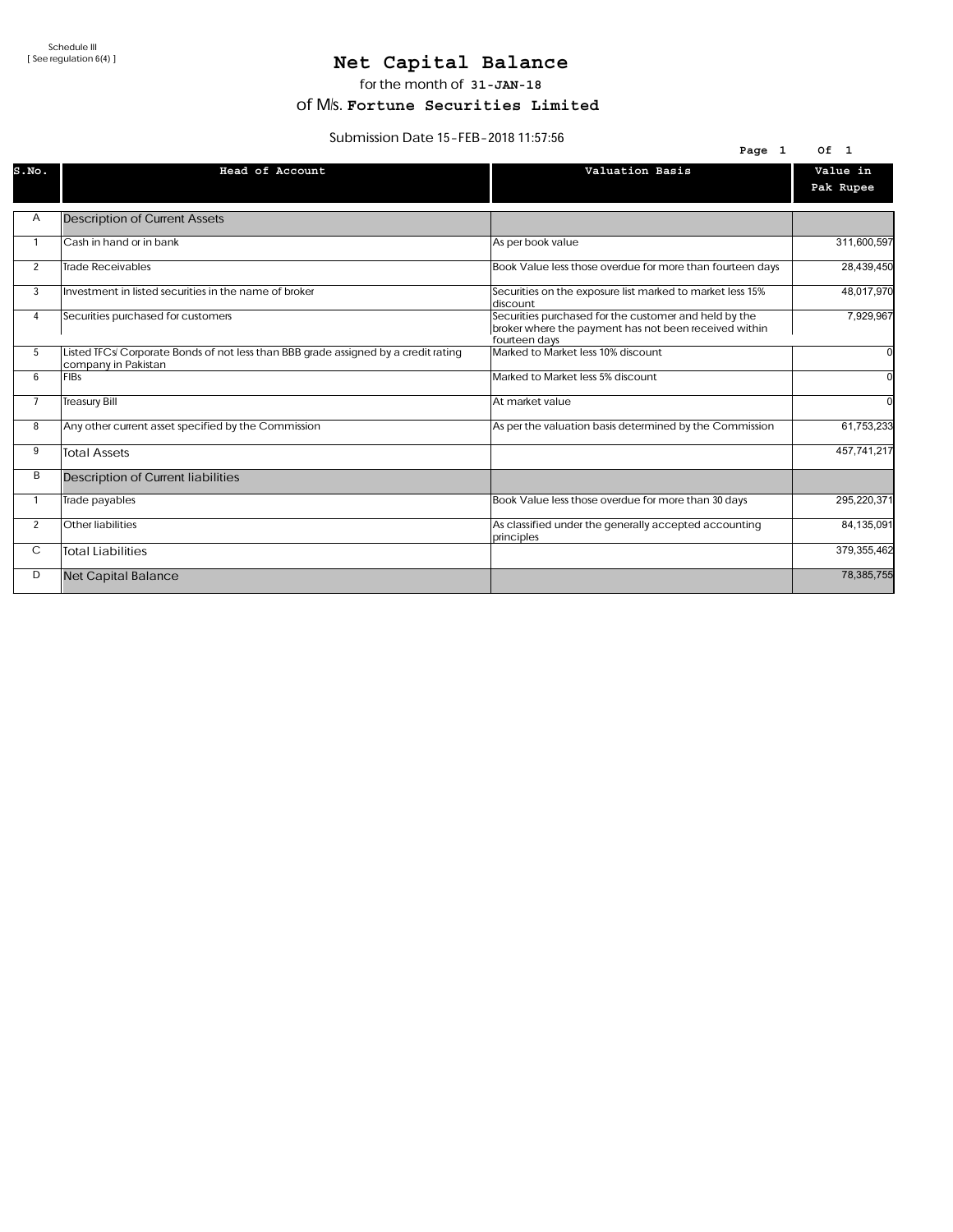### Net Capital Balance

for the month of **28-FEB-18**

of M/s. **Fortune Securities Limited**

Submission Date 15-MAR-2018 17:06:48

| $3001111331011$ Date $13-101A1-2010$ 17.00.40 |                                                                                                           |                                                                                                                                 |                |
|-----------------------------------------------|-----------------------------------------------------------------------------------------------------------|---------------------------------------------------------------------------------------------------------------------------------|----------------|
|                                               |                                                                                                           | Page 1                                                                                                                          | Of 1           |
| S.NO.                                         | Head of Account                                                                                           | Valuation Basis                                                                                                                 | Value in       |
|                                               |                                                                                                           |                                                                                                                                 | Pak Rupee      |
|                                               |                                                                                                           |                                                                                                                                 |                |
| Α                                             | <b>Description of Current Assets</b>                                                                      |                                                                                                                                 |                |
|                                               | Cash in hand or in bank                                                                                   | As per book value                                                                                                               | 170,252,779    |
| 2                                             | <b>Trade Receivables</b>                                                                                  | Book Value less those overdue for more than fourteen days                                                                       | 27,873,540     |
| 3                                             | Investment in listed securities in the name of broker                                                     | Securities on the exposure list marked to market less 15%<br>discount                                                           | 113,684,740    |
| 4                                             | Securities purchased for customers                                                                        | Securities purchased for the customer and held by the<br>broker where the payment has not been received within<br>fourteen days | 4,923,070      |
| 5                                             | Listed TFCs/Corporate Bonds of not less than BBB grade assigned by a credit rating<br>company in Pakistan | Marked to Market less 10% discount                                                                                              | $\overline{0}$ |
| 6                                             | <b>FIBs</b>                                                                                               | Marked to Market less 5% discount                                                                                               | $\overline{0}$ |
| $\overline{7}$                                | <b>Treasury Bill</b>                                                                                      | At market value                                                                                                                 | $\Omega$       |
| 8                                             | Any other current asset specified by the Commission                                                       | As per the valuation basis determined by the Commission                                                                         | 21,909,705     |
| 9                                             | <b>Total Assets</b>                                                                                       |                                                                                                                                 | 338,643,835    |
| B                                             | Description of Current liabilities                                                                        |                                                                                                                                 |                |
|                                               | Trade payables                                                                                            | Book Value less those overdue for more than 30 days                                                                             | 186,577,122    |
| $\overline{2}$                                | Other liabilities                                                                                         | As classified under the generally accepted accounting<br>principles                                                             | 98,697,344     |
| С                                             | <b>Total Liabilities</b>                                                                                  |                                                                                                                                 | 285,274,465    |
| D                                             | <b>Net Capital Balance</b>                                                                                |                                                                                                                                 | 53,369,369     |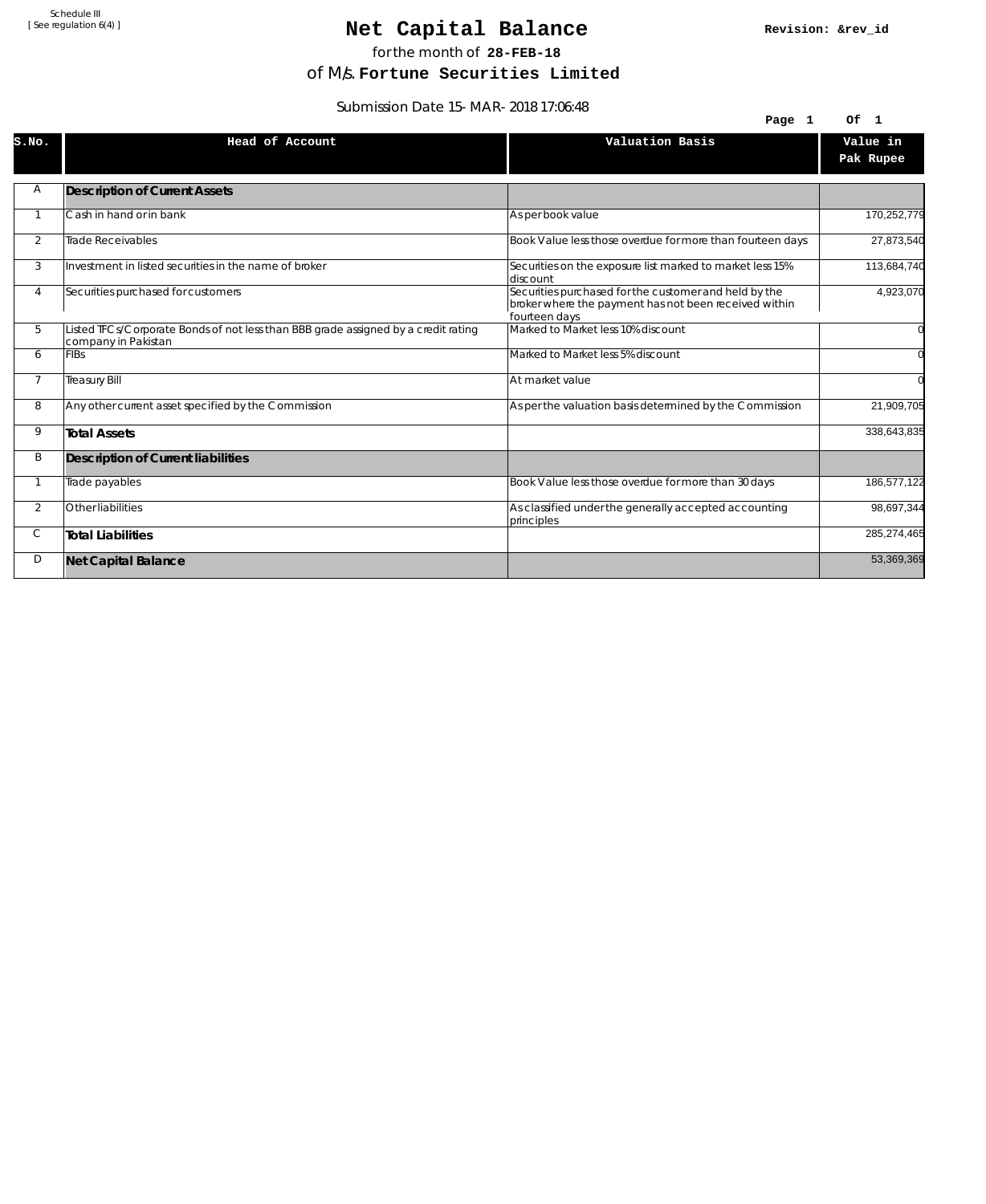# Net Capital Balance

for the month of **31-MAR-18**

of M/s. **Fortune Securities Limited**

Submission Date 12-APR-2018 17:09:38

| $3001111331011$ Date TZ-AFR-2010 17.09.30 |                                                                                                           |                                                                                                                                 |                       |
|-------------------------------------------|-----------------------------------------------------------------------------------------------------------|---------------------------------------------------------------------------------------------------------------------------------|-----------------------|
|                                           |                                                                                                           | Page 1                                                                                                                          | Of 1                  |
| S.NO.                                     | Head of Account                                                                                           | Valuation Basis                                                                                                                 | Value in<br>Pak Rupee |
| Α                                         | <b>Description of Current Assets</b>                                                                      |                                                                                                                                 |                       |
|                                           | Cash in hand or in bank                                                                                   | As per book value                                                                                                               | 177,473,812           |
| 2                                         | Trade Receivables                                                                                         | Book Value less those overdue for more than fourteen days                                                                       | 10,924,326            |
| 3                                         | Investment in listed securities in the name of broker                                                     | Securities on the exposure list marked to market less 15%<br>discount                                                           | 100,701,635           |
| 4                                         | Securities purchased for customers                                                                        | Securities purchased for the customer and held by the<br>broker where the payment has not been received within<br>fourteen days | 7,451,571             |
| 5                                         | Listed TFCs/Corporate Bonds of not less than BBB grade assigned by a credit rating<br>company in Pakistan | Marked to Market less 10% discount                                                                                              |                       |
| 6                                         | <b>FIBs</b>                                                                                               | Marked to Market less 5% discount                                                                                               |                       |
| $\overline{7}$                            | <b>Treasury Bill</b>                                                                                      | At market value                                                                                                                 | $\Omega$              |
| 8                                         | Any other current asset specified by the Commission                                                       | As per the valuation basis determined by the Commission                                                                         | 66,177,549            |
| 9                                         | <b>Total Assets</b>                                                                                       |                                                                                                                                 | 362,728,892           |
| B                                         | Description of Current liabilities                                                                        |                                                                                                                                 |                       |
|                                           | Trade payables                                                                                            | Book Value less those overdue for more than 30 days                                                                             | 222,748,290           |
| $\overline{2}$                            | Other liabilities                                                                                         | As classified under the generally accepted accounting<br>principles                                                             | 86,480,882            |
| С                                         | <b>Total Liabilities</b>                                                                                  |                                                                                                                                 | 309,229,172           |
| D                                         | <b>Net Capital Balance</b>                                                                                |                                                                                                                                 | 53,499,720            |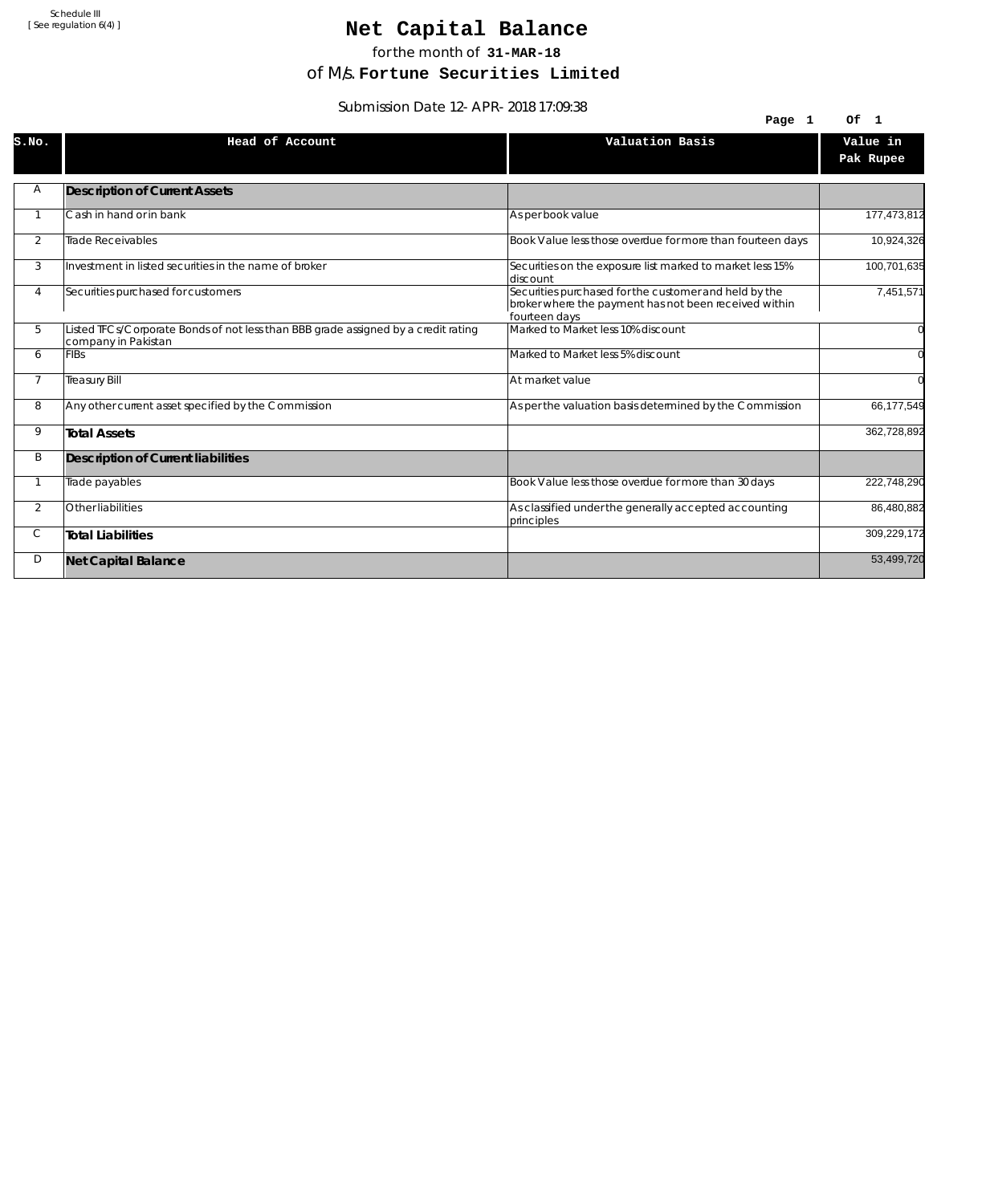### Net Capital Balance

for the month of **30-APR-18**

of M/s. **Fortune Securities Limited**

Submission Date 15-MAY-2018 16:57:45

| $300111331011$ Date 13-MA 1-2010 10.37.43 |                                                                                                           |                                                                                                                                 |                |
|-------------------------------------------|-----------------------------------------------------------------------------------------------------------|---------------------------------------------------------------------------------------------------------------------------------|----------------|
|                                           |                                                                                                           | Page 1                                                                                                                          | Of 1           |
| S.NO.                                     | Head of Account                                                                                           | Valuation Basis                                                                                                                 | Value in       |
|                                           |                                                                                                           |                                                                                                                                 | Pak Rupee      |
| Α                                         | <b>Description of Current Assets</b>                                                                      |                                                                                                                                 |                |
|                                           |                                                                                                           |                                                                                                                                 |                |
|                                           | Cash in hand or in bank                                                                                   | As per book value                                                                                                               | 187,294,725    |
| 2                                         | <b>Trade Receivables</b>                                                                                  | Book Value less those overdue for more than fourteen days                                                                       | 18,863,688     |
| 3                                         | Investment in listed securities in the name of broker                                                     | Securities on the exposure list marked to market less 15%<br>discount                                                           | 103,329,056    |
| 4                                         | Securities purchased for customers                                                                        | Securities purchased for the customer and held by the<br>broker where the payment has not been received within<br>fourteen days | 6,214,850      |
| 5                                         | Listed TFCs/Corporate Bonds of not less than BBB grade assigned by a credit rating<br>company in Pakistan | Marked to Market less 10% discount                                                                                              | $\overline{0}$ |
| 6                                         | <b>FIBs</b>                                                                                               | Marked to Market less 5% discount                                                                                               | $\overline{0}$ |
| $\overline{7}$                            | <b>Treasury Bill</b>                                                                                      | At market value                                                                                                                 | $\Omega$       |
| 8                                         | Any other current asset specified by the Commission                                                       | As per the valuation basis determined by the Commission                                                                         | 60,255,460     |
| 9                                         | <b>Total Assets</b>                                                                                       |                                                                                                                                 | 375,957,779    |
| B                                         | Description of Current liabilities                                                                        |                                                                                                                                 |                |
|                                           | Trade payables                                                                                            | Book Value less those overdue for more than 30 days                                                                             | 218,253,433    |
| $\overline{2}$                            | Other liabilities                                                                                         | As classified under the generally accepted accounting<br>principles                                                             | 98,591,825     |
| С                                         | <b>Total Liabilities</b>                                                                                  |                                                                                                                                 | 316,845,257    |
| D                                         | <b>Net Capital Balance</b>                                                                                |                                                                                                                                 | 59,112,522     |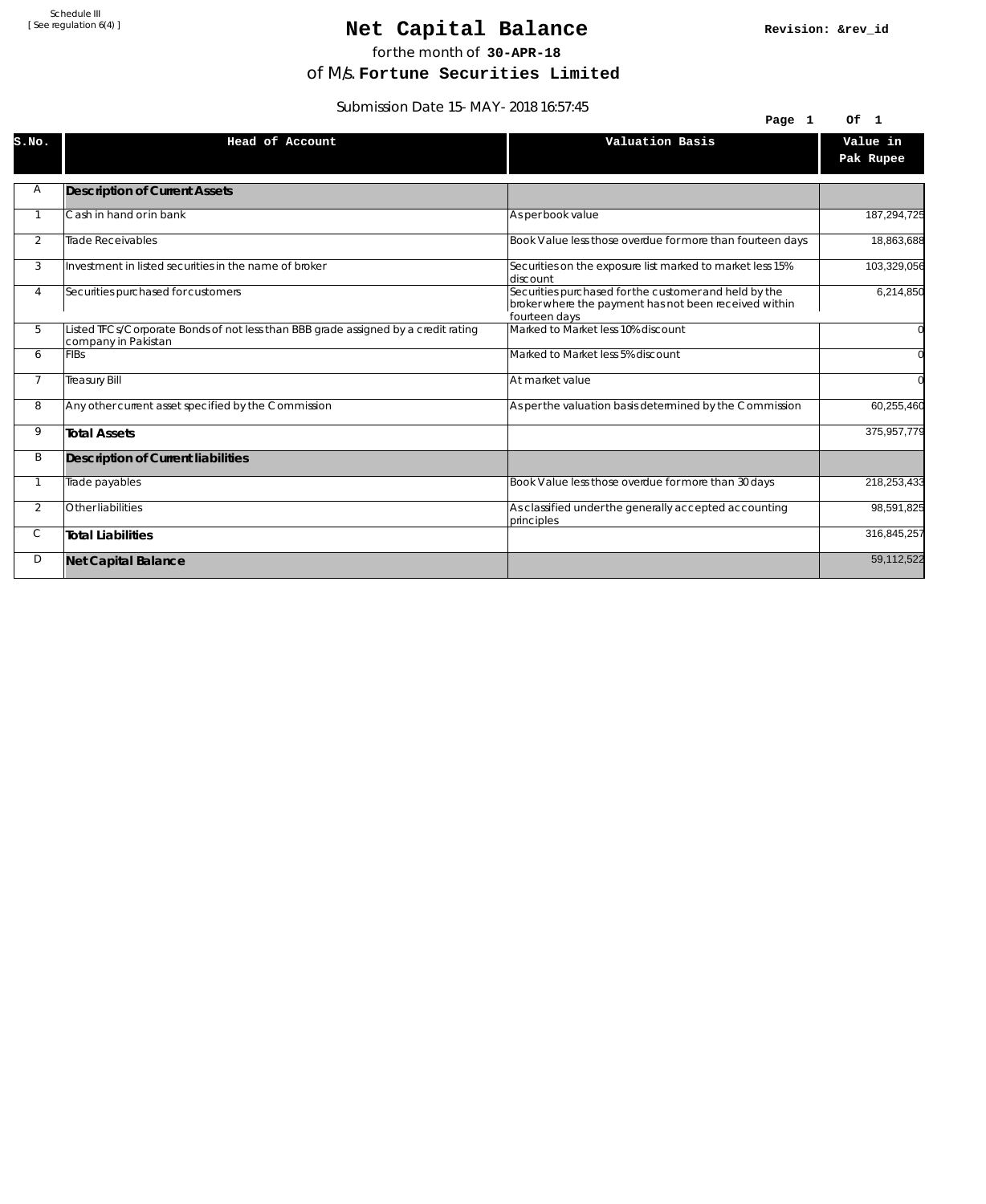# Net Capital Balance

for the month of **31-MAY-18**

of M/s. **Fortune Securities Limited**

Submission Date 14-JUN-2018 14:51:22

| 39.TC.PT 0102-2010 Date: PHOLOGIE |                                                                                                           |                                                                                                                                 |                       |
|-----------------------------------|-----------------------------------------------------------------------------------------------------------|---------------------------------------------------------------------------------------------------------------------------------|-----------------------|
|                                   |                                                                                                           | Page 1                                                                                                                          | Of 1                  |
| S.NO.                             | Head of Account                                                                                           | Valuation Basis                                                                                                                 | Value in<br>Pak Rupee |
| Α                                 | <b>Description of Current Assets</b>                                                                      |                                                                                                                                 |                       |
|                                   | Cash in hand or in bank                                                                                   | As per book value                                                                                                               | 157,389,357           |
| $\overline{2}$                    | Trade Receivables                                                                                         | Book Value less those overdue for more than fourteen days                                                                       | 94,290,188            |
| 3                                 | Investment in listed securities in the name of broker                                                     | Securities on the exposure list marked to market less 15%<br>discount                                                           | 106,167,284           |
| 4                                 | Securities purchased for customers                                                                        | Securities purchased for the customer and held by the<br>broker where the payment has not been received within<br>fourteen days | 11,536,373            |
| 5                                 | Listed TFCs/Corporate Bonds of not less than BBB grade assigned by a credit rating<br>company in Pakistan | Marked to Market less 10% discount                                                                                              |                       |
| 6                                 | <b>FIBs</b>                                                                                               | Marked to Market less 5% discount                                                                                               |                       |
| $\overline{7}$                    | <b>Treasury Bill</b>                                                                                      | At market value                                                                                                                 |                       |
| 8                                 | Any other current asset specified by the Commission                                                       | As per the valuation basis determined by the Commission                                                                         | 28,811,668            |
| 9                                 | <b>Total Assets</b>                                                                                       |                                                                                                                                 | 398,194,870           |
| B                                 | <b>Description of Current liabilities</b>                                                                 |                                                                                                                                 |                       |
|                                   | Trade payables                                                                                            | Book Value less those overdue for more than 30 days                                                                             | 175,543,561           |
| 2                                 | Other liabilities                                                                                         | As classified under the generally accepted accounting<br>principles                                                             | 178,022,069           |
| С                                 | <b>Total Liabilities</b>                                                                                  |                                                                                                                                 | 353,565,631           |
| D                                 | <b>Net Capital Balance</b>                                                                                |                                                                                                                                 | 44,629,239            |